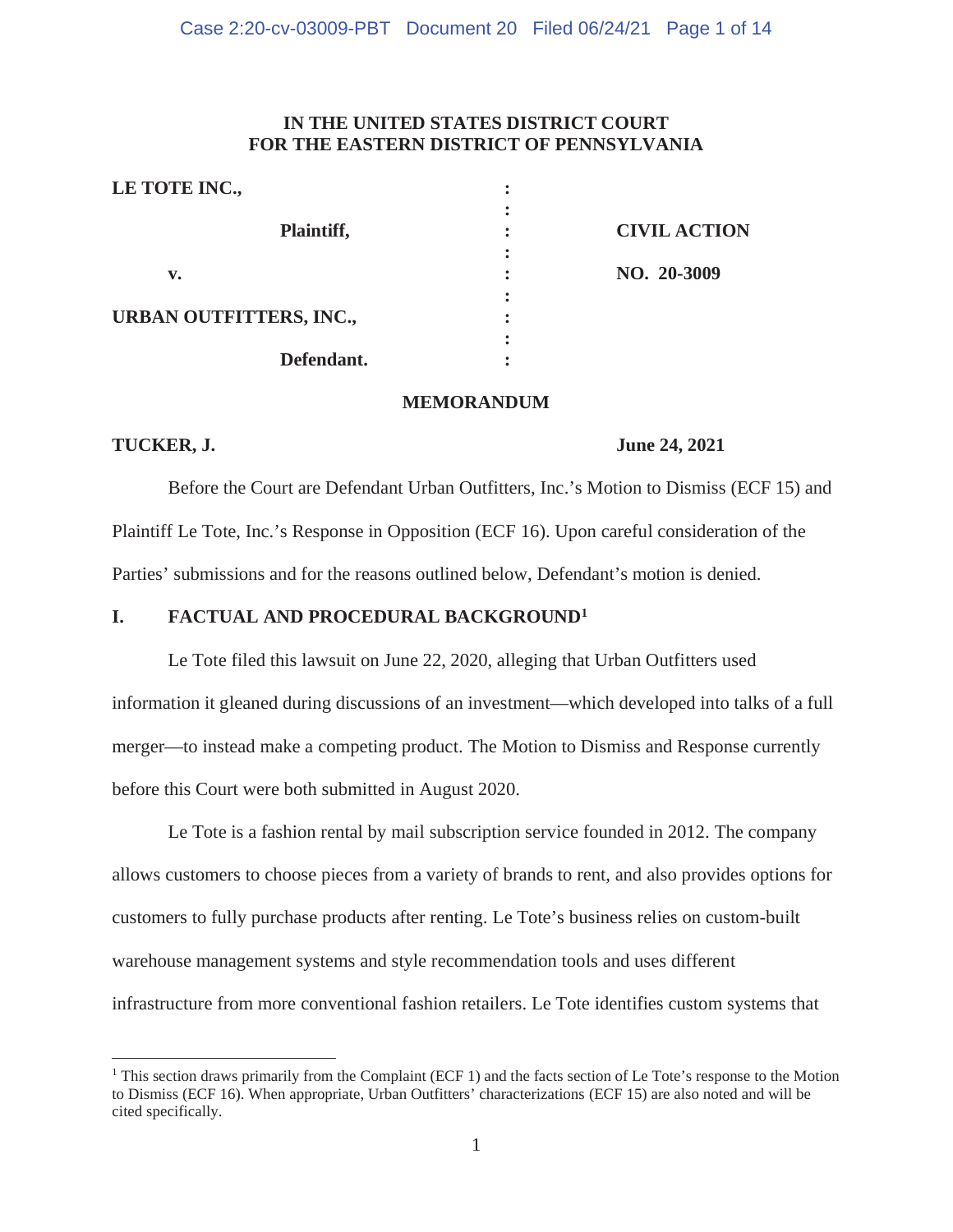#### Case 2:20-cv-03009-PBT Document 20 Filed 06/24/21 Page 2 of 14

(1) ensure recommendations fit customer size and style preferences, (2) effectively manage the flow of incoming and outgoing shipments of subscription boxes, and (3) properly estimate the cost of deliveries, among other tasks. Information about these systems was protected by requiring employees, consultants, vendors, and investors to sign non-disclosure agreements (NDAs).

In early 2018, Le Tote and Urban Outfitters opened discussions into a potential investment, which was accompanied by an NDA entered into on February 12, 2018. This agreement stated that (1) Urban Outfitters could only use Le Tote's confidential information to evaluate the company for a possible investment; (2) Urban Outfitters would preserve the confidentiality of the information, and; (3) Urban Outfitters would only disclose confidential information to the individuals in its company necessary to perform the Le Tote evaluation. The NDA did not bind either side to an ultimate deal or have an exclusivity provision barring the consideration of alternative deals. Def.'s Mot. Dismiss 4. The NDA also had a sunset provision where its confidentiality obligations would expire after two years. *Id*. Additionally, the NDA itself explicitly stated that the document did not prohibit either company from subsequently offering a competing product. *Id*. at 5.

In March 2018, Urban Outfitters' CEO, Richard Hayne, raised the idea of an outright acquisition of Le Tote, leading to intensified talks between the two companies. Le Tote began sharing more information with Urban Outfitters—including two site visits, a videoconference, a walkthrough of Le Tote's product roadmap, and a prepared analysis of the company's potential to expand. Senior Urban Outfitters executives, including the company's Chief Digital Officer and CFO, frequently met with Le Tote. During one of the site visits, David Hayne, the CEO's son, told the co-founders of Le Tote that Urban Outfitters had determined it could not launch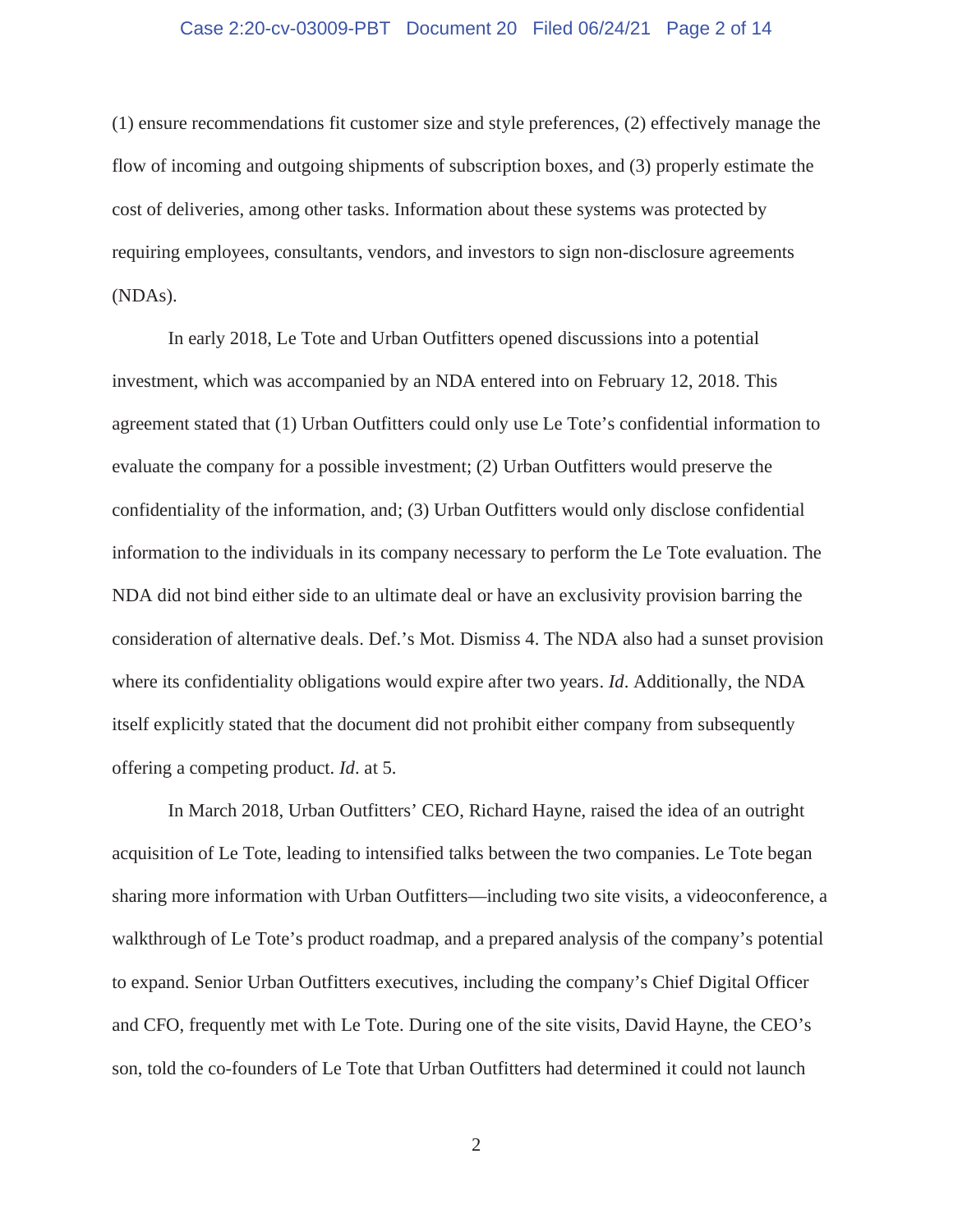#### Case 2:20-cv-03009-PBT Document 20 Filed 06/24/21 Page 3 of 14

their own rental subscription business because of the logistical lift, and could only enter the market through an acquisition, such as of Le Tote.

The information Le Tote alleges Urban Outfitters gained through these negotiations included (1) information about Le Tote's "logistics and infrastructure systems"; (2) how Le Tote used inventory and customer feedback to maximize customer satisfaction; (3) Le Tote's detailed product roadmap, and; (4) extensive consumer feedback and satisfaction data.

Urban Outfitters' proposed acquisition was abandoned in May 2018. A month later, its executives involved in the evaluation of Le Tote started planning the company's launch of Nuuly, a competitive fashion subscription service. The service, which was announced May 2019, included a number of executives who evaluated Le Tote in key roles, including David Hayne as president. In the time between the launch and the writing of Le Tote's complaint, Nuuly gained 27,000 subscribers, a number Le Tote took four years to reach.

Urban Outfitters contends that Le Tote, in waiting two years to sue over the evaporated acquisition deal, is looking for a scapegoat to distract from its broader economic troubles, driven by an ill-fated acquisition of Lord & Taylor, and exemplified by a bankruptcy filing made weeks after the filing of the complaint in this action. Def.'s Mot. Dismiss 6-7.

#### **II. LEGAL STANDARD**

Under Federal Rule of Civil Procedure 12(b)(6), a district court may dismiss a complaint when factual allegations are not sufficient to state a claim for relief that is "plausible on its face." *Ashcroft v. Iqbal*, 556 U.S. 662, 678 (2009). This "requires more than labels and conclusions, and a formulaic recitation of a cause of action's elements will not do." *Bell Atl. Corp. v. Twombly*, 550 U.S. 544, 545 (2007). A court must accept well-pleaded facts as true but disregard legal conclusions. *Fowler v. UPMC Shadyside*, 578 F.3d 203 (3d Cir. 2009). A court must also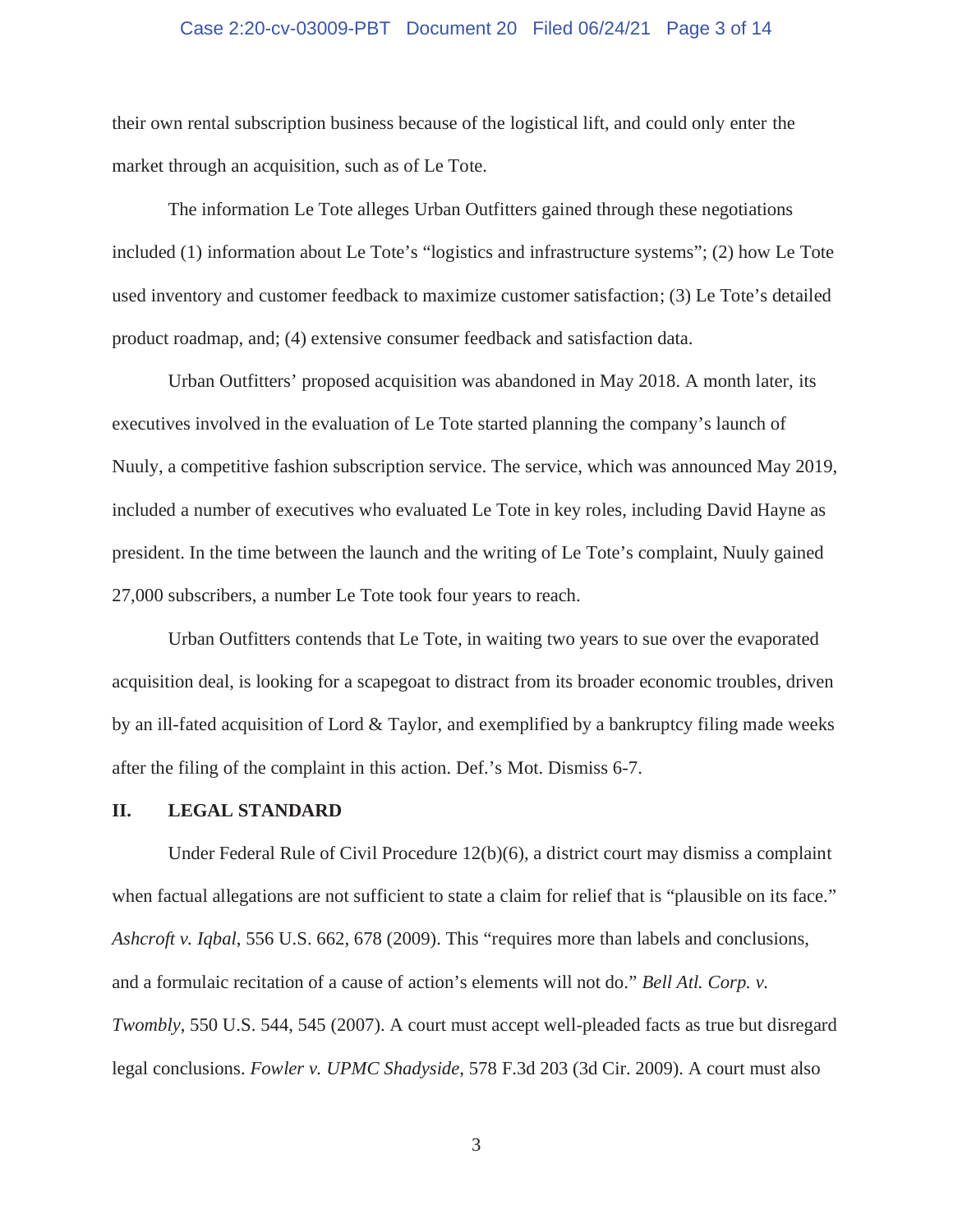#### Case 2:20-cv-03009-PBT Document 20 Filed 06/24/21 Page 4 of 14

determine whether facts alleged are sufficient to show that the plaintiff has a "plausible claim for relief." *Id* at 211*.* Determining whether a complaint has raised a plausible claim for relief is a "context-specific task that requires the reviewing court to draw on its judicial experience and common sense." *Ashcroft*, 556 U.S. at 679.

#### III. **ANALYSIS**

# **A. Le Tote Properly States a Claim for Misappropriation of Trade Secrets Under the DTSA and PUTSA**

Plaintiff has appropriately pled a claim for misappropriation of trade secrets under both the federal Defend Trade Secrets Act (DTSA) 18 U.S.C. § 1836, *et seq*., and its Pennsylvania state law analogue, the Pennsylvania Uniform Trade Secrets Act (PUTSA) 12 Pa. C.S. § 5301, e*t seq*. Defendant's Motion to Dismiss contends that Le Tote did not (1) specify which information Urban Outfitters received that constitutes a trade secret; (2) did not establish measures to protect the disclosed trade secret information; (3) the independent value derived from the information's continued secrecy, and; (4) how the information was misappropriated and used by the clothing retailer. Each of these contentions are simply wrong or mischaracterize the standard needed to properly plead a trade secret claim at this stage.

#### **1. Le Tote Identified a Trade Secret**

The DTSA defines "trade secrets" broadly to include "all forms and types of financial, business, scientific, technical, economic, or engineering information," such as "patterns, plans, compilations, program devices, formulas, designs, prototypes, methods, techniques, processes, procedures, programs, or codes, whether tangible or intangible, and whether or how stored, compiled, or memorialized physically, electronically, graphically, photographically, or in writing" that (A) the owner has taken "reasonable measures" to keep secret, and which (B)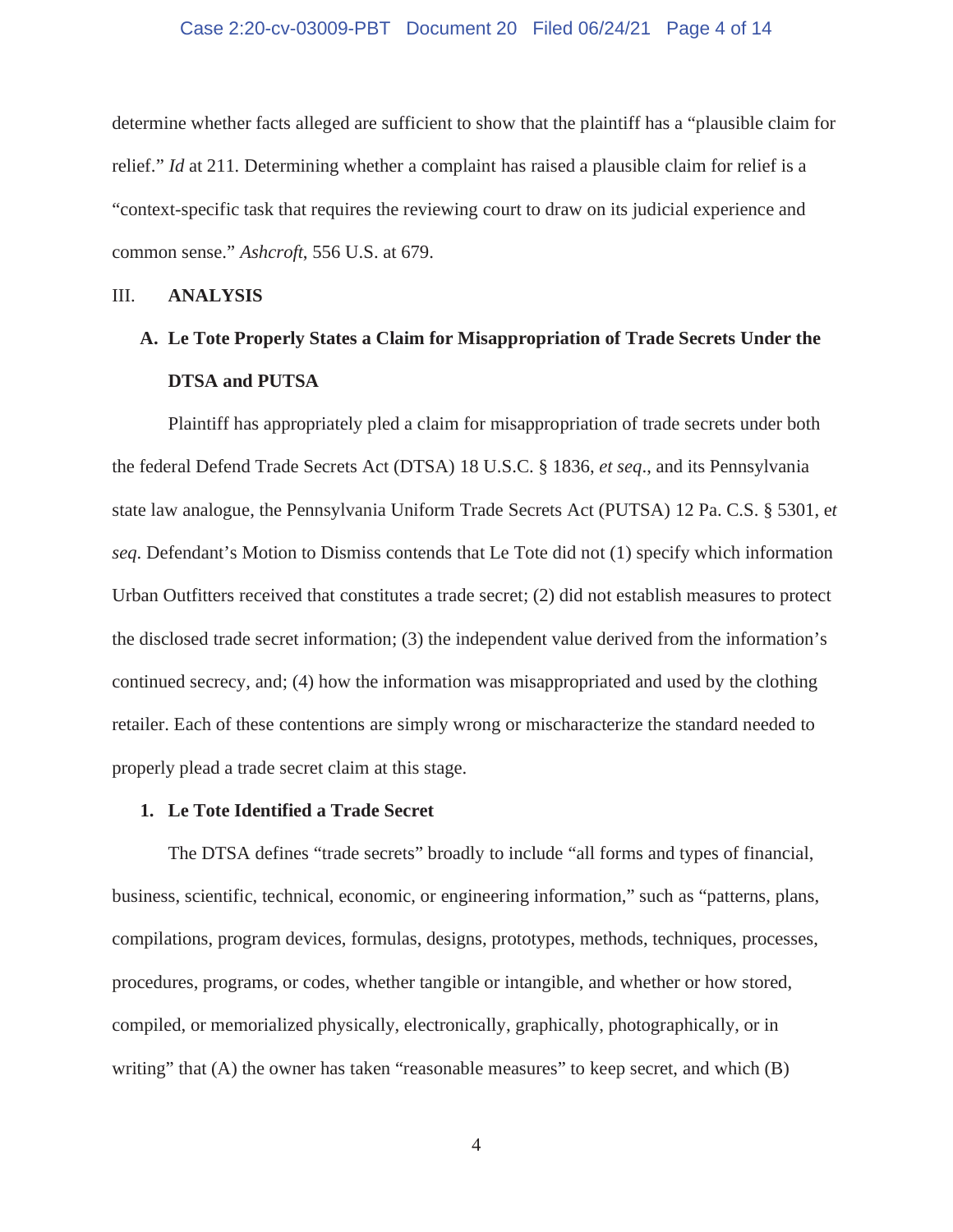#### Case 2:20-cv-03009-PBT Document 20 Filed 06/24/21 Page 5 of 14

derives independent economic value from being not generally known. 18 U.S.C. § 1839(3). The "trade secrets" identified by Le Tote in its complaint, which range from (1) "Le Tote's customerfacing website, fit engine, style recommendation tool, dynamic pricing engine, and the warehouse management software and control systems that enable Le Tote to track and manage its inventory and reverse infrastructure systems," to (2) information about the company's use of inventory and customer feedback, and (3) "a detailed product roadmap reflecting data that had been compiled from years of customer insights," among other internal consumer data, would all easily fit within the DTSA's statutory definition. Compl. ¶ 70. A "robust consensus" of district courts across the nation, including in the Third Circuit have ruled that the allegation of misappropriation under the DTSA at the Rule 12 stage "need not describe trade secrets with particularity" to survive a motion to dismiss. *See Magnesita Refractories Co. v. Tianjin New Century Refractories Co.*, No. 1:17-CV-1587, 2019 WL 1003623, at \*9 (M.D. Pa. Feb. 28, 2019) (collecting such cases nationally).

The PUTSA requires a similar showing to the DTSA: (1) the existence of a trade secret, and (2) "misappropriation of that secret"—knowingly taking improper acquisition and using or disclosing that content. *See Par Pharm., Inc. v. QuVa Pharma, Inc.*, 764 F. App'x 273, 278 (3d Cir. 2019) (describing the provisions of an identical New Jersey statute); *Garcia v. Vertical Screen, Inc.,* No. 19-cv-3184, 2020 WL 2615624 (E.D. Pa. May 22, 2020) (applying the PUTSA to similar effect). District courts across the Third Circuit have made similar holdings about the level of detail needed to survive a Rule 12 motion when assessing claims made under the PUTSA. *See Magnesita Refractories*, 2019 WL 1003623, at \*9 (collecting cases making this holding across Pennsylvania federal district courts).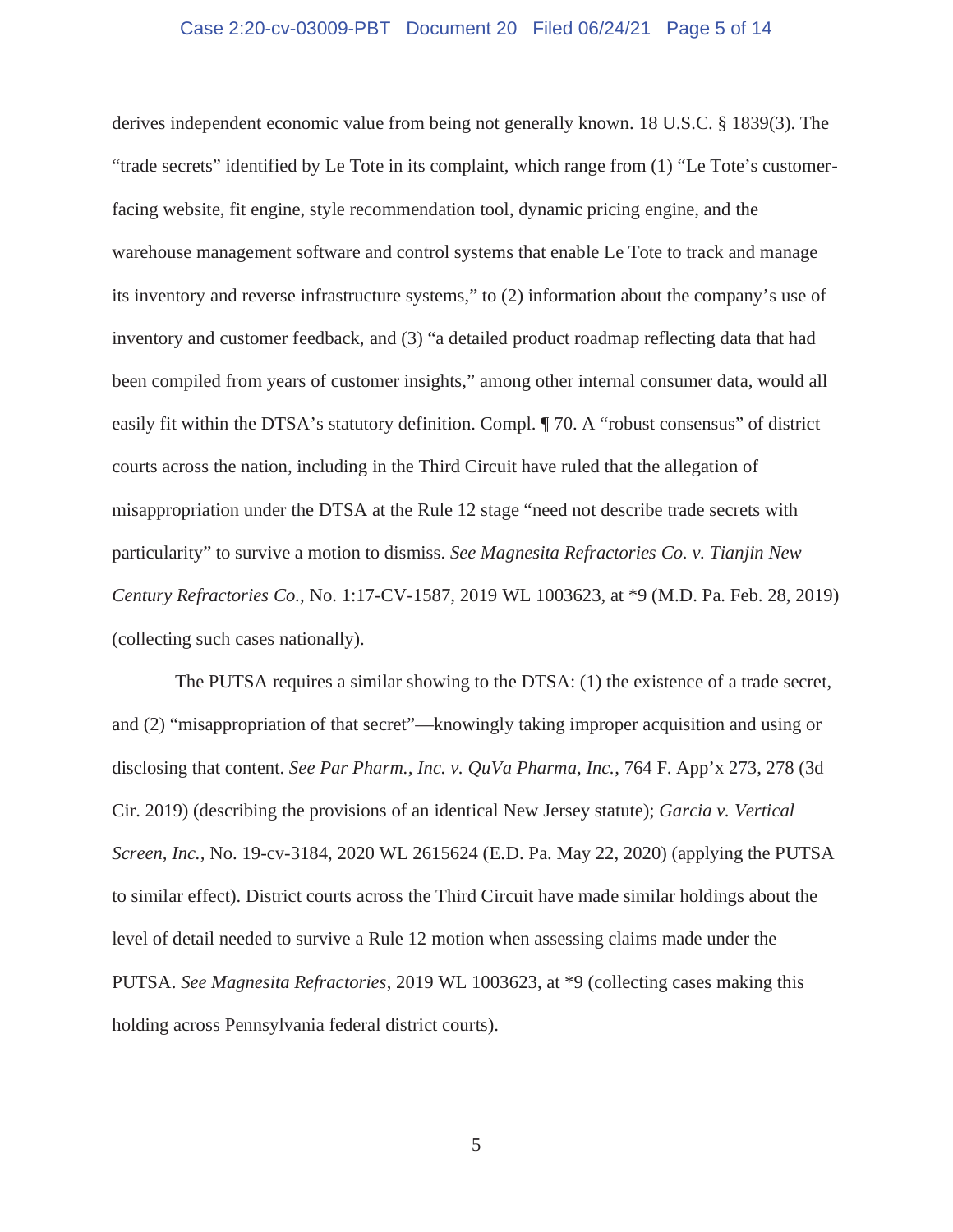#### Case 2:20-cv-03009-PBT Document 20 Filed 06/24/21 Page 6 of 14

The present motion being a Rule 12 motion to dismiss is relevant to the level of detail needed when making claims under either statute. In *Magnesita*, plaintiffs were able to generally identify "the methods and processes that constitute plaintiffs' trade secrets" that had been taken, such as "the optimization of brick properties and functionality for a given process, application, or process conditions, as well as confidential marketing and sales information" that was the result of the plaintiff's "extensive research and development efforts." *Id.*

Meanwhile, the plaintiffs were far less detailed in identifying trade secrets in the cases that Defendant cited to argue Le Tote's pleading failure. For example, in *Elsevier Inc. v. Doctor Evidence, LLC*, the party making counterclaims of trade secret misappropriation described types of content, such as "clinical methods" and "interpretation of data", but failed to detail how the content functioned, how the content was unique in the marketplace relative to competitors, or how it was secret. No. 17-CV-5540 (KBF), 2018 WL 557906, at \*6 (S.D.N.Y. Jan. 23, 2018). Other cases Defendant relies on have the same issue. *See e.g. Universal Processing LLC v. Weile Zhuang*, No. 17 CV 10210-LTS, 2018 WL 4684115, at \*3 (S.D.N.Y. Sept. 28, 2018) ("Additionally, [plaintiff] has not proffered facts concerning the value and competitive advantage that the Marketing Program financial model could provide to others, only alleging vaguely that it is 'the guideline and core of Universal's 'micro-marketing' and 'advanced marketing initiatives.'").

Furthermore, Defendant selectively highlights cases that were decided on Rule 56 summary judgment motions to argue trade secrets were not properly identified, not Rule 12 motions to dismiss. *See e.g. Givaudan Fragrances Corp. v. Krivda*, 639 F. App'x 840 (3d Cir. 2016) (reviewing a district court's grant of summary judgment, cited in Def.'s Mot. Dismiss at 9) *and IDX Sys. Corp. v. Epic Sys. Corp.*, 285 F.3d 581, 583 (7th Cir. 2002) (same, cited in Def's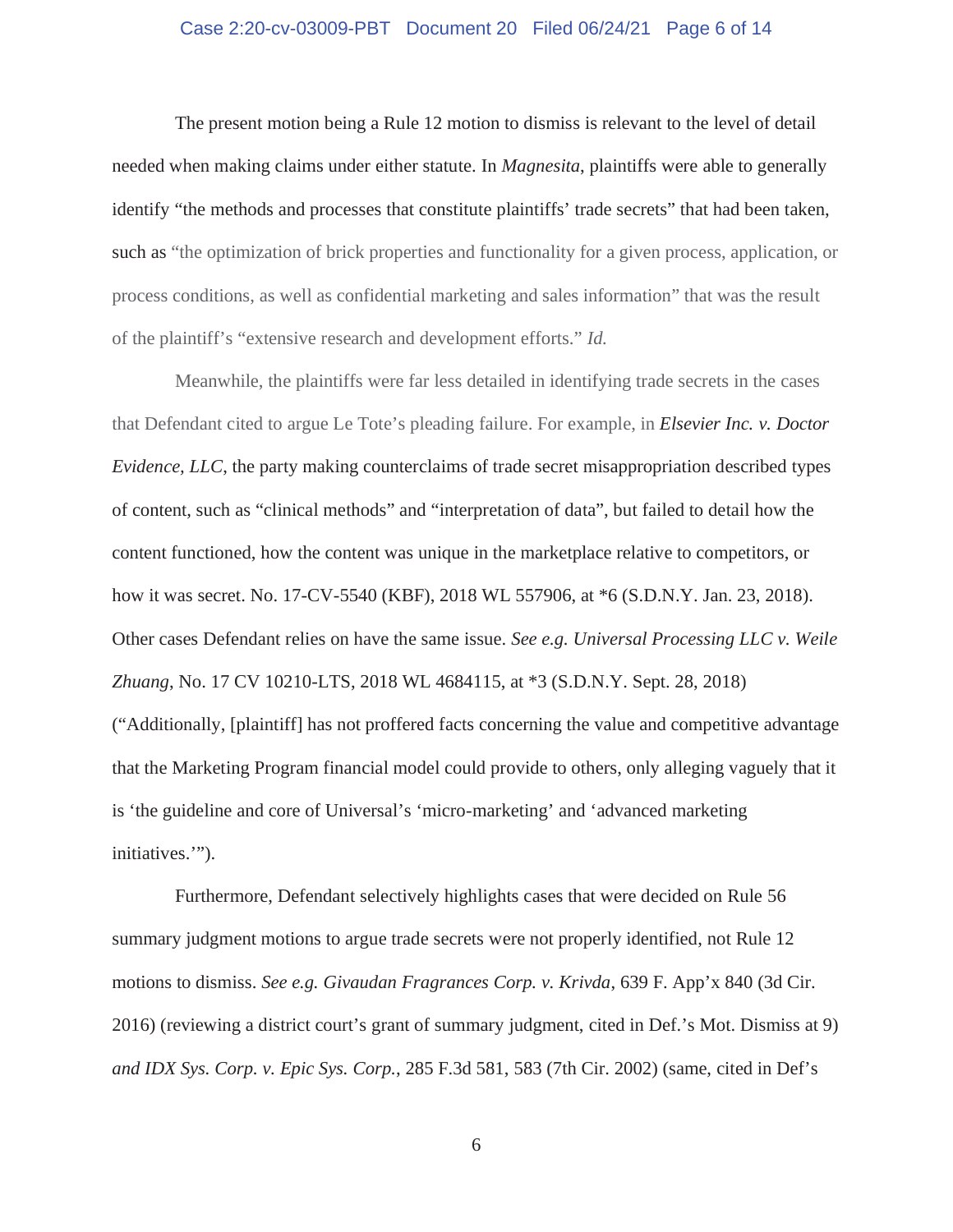#### Case 2:20-cv-03009-PBT Document 20 Filed 06/24/21 Page 7 of 14

Mot. Dismiss at 11). At the Rule 12 stage, however, a complaint "does not need to disclose trade secrets to state a claim". *Garcia*, 2020 WL 2615624, at \*4. Furthermore, the assorted random news reports and conference presentations cited by Defendant do not constitute actual disclosure of trade secret information—even Defendant seemed to understand this, as it followed up those references with a reassurance that this Court should not take judicial notice of the information.2 *See* Def.'s Mot Dismiss 12 ("Urban recites these reports of public statements here not [to] prove the accuracy of their contents  $\dots$  but rather to illustrate and underscore [that]  $\dots$  [t]he categories of information Le Tote was publicly touting match the general categories of information the Complaint now purports to label as 'trade secret.'").

# **2. Le Tote Identified Reasonable Means of Maintaining the Secrecy of the Disputed Information**

Defendant contends that Plaintiff, even if it did properly plead the existence of trade secrets, did not appropriately safeguard that information, a key element of making a proper trade secret claim under both the DTSA and PUTSA. 18 U.S.C. §1839(3)(A); 12 Pa. C.S. § 5302. Plaintiff described taking the following steps in safeguarding its trade secrets in the Complaint: (1) having employees sign a "Proprietary Information and Inventions Agreement that prohibits them from disclosing Le Tote's Proprietary Information": (2) not disclosing said proprietary information to outside consultants or vendors without confidentiality agreements, and: (3) requiring investors to sign NDAs before receiving "proprietary information". Compl. ¶ 28. Additionally, Plaintiff stated that when it was specifically in negotiations for an investment and possible acquisition with Defendant, it required key executives of Urban Outfitters to (1) read

<sup>2</sup> Defendant's motion refers to a Le Tote presentation at a 2016 industry conference on its AI capabilities, a set of quotes the company's CEO gave to a journalist writing about Le Tote's expansion into China, and an account from a vendor who worked on a project for Le Tote. Def.'s Mot. Dismiss 11-12.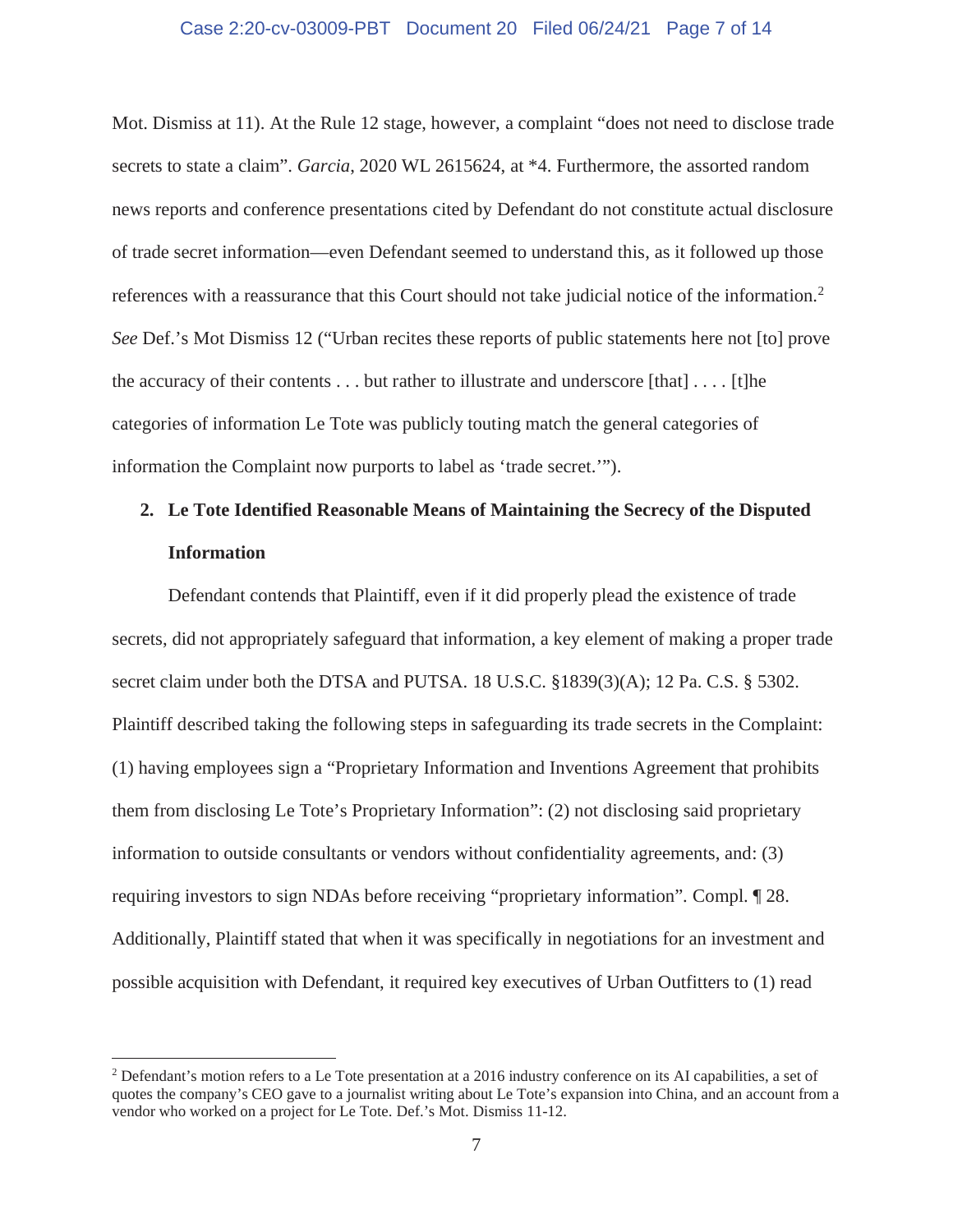#### Case 2:20-cv-03009-PBT Document 20 Filed 06/24/21 Page 8 of 14

Plaintiff's responses to diligence requests in a password protected "virtual data room"; (2) specifically approved the Urban Outfitters executives that were allowed to enter the room, and; (3) identified all attendees of real-time meetings. *Id*. at ¶¶ 46-47.

Plaintiff contends that whether a trade secret holder's measures to safeguard proprietary information are appropriately stringent "is a question of fact for the jury." *See Learning Curve Toys, Inc. v. PlayWood Toys, Inc.*, 342 F.3d 714, 725 (7th Cir. 2003) (interpreting a Uniform Trade Secrets Act provision in Illinois law identical to the PUTSA). This argument, however, is disputed. There is little caselaw on this question in relation to the DTSA due to how recently it was passed, and while there are many cases on this question in relation to the older series of state-level Uniform Trade Secrets Act provisions, there are not many in the Third Circuit. *See e.g. Gov't Emps. Ins. Co. v. Nealey*, 262 F. Supp. 3d 153, 167 (E.D. Pa. 2017) (detailing this problem and listing a number of courts that have taken contrasting approaches). The court in *Nealey* disagreed with the contention that this question cannot be decided at the Rule 12 stage against the Plaintiff. *See Id*. ("While it may be true that courts often do not resolve this issue at the pleadings stage, this does not mean it is improper to do so in certain circumstances—or that it is never done.") Even so, the circumstances of that case do not apply here. In *Nealey*, the disputed information "revolves around matters that are entirely available via public record" including an affidavit, public legal filings in another federal district court, and the terms of a protective order. *Id*. Those factors are not at issue in this case—the measures described by Plaintiff cannot be inspected by this Court without one or both party's disclosure.

However, even if the court were to judge the adequacy of the alleged secrecy measures employed by Plaintiff, they would pass muster. In *Teva Pharmaceuticals v. Sandhu*, a motion to dismiss a trade secrets claim was denied, even though the steps to protect information identified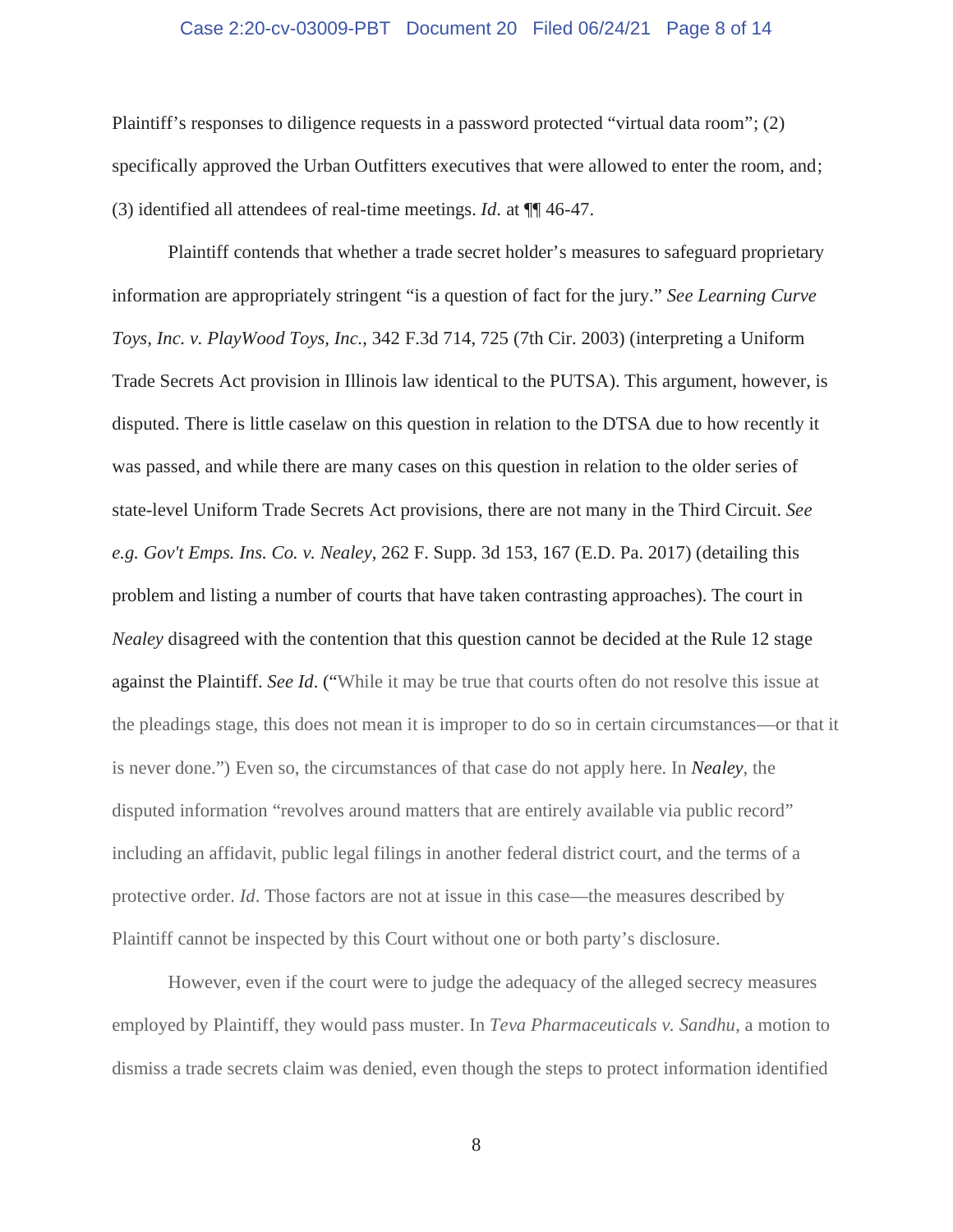#### Case 2:20-cv-03009-PBT Document 20 Filed 06/24/21 Page 9 of 14

were simply (1) requiring an employee to sign a confidentiality agreement, and (2) labeling some documents as "confidential". 291 F. Supp. 3d 659, 666-67 (E.D. Pa. 2018). These are less elaborate measures than those pled by Plaintiff.

Defendant makes a number of other arguments on the secrecy question, none more convincing. One is a contention that Plaintiff's supposed "trade secrets" are not covered by the NDA because the document instead described "proprietary information". Def.'s Mot. Dismiss 13. This argument is too clever by half. "Proprietary information" is a term inclusive of information that forms the basis of a proper claim under the DTSA and PUTSA.

Defendant then contends that the two year term of the NDA—which allowed for Urban Outfitters to make products in the future that could compete with Plaintiff's—means that even if this Court rejected the squirrelly definition of "proprietary information" it offers (which it does), the protection of the NDA does not cover the conduct alleged in this suit. *Id*. at 14. However, as Plaintiff appropriately counters, the cases cited for this proposition had other issues, completely unrelated to the term of an NDA agreement, that were outcome determinative for the court. In *Silicon Image, Inc. v. Analogix Semiconductor, Inc.*, the court denied trade secret protection because of evidence that Plaintiff and business partners exchanged confidential in ignorance of the NDA. No. 07-cv-0635, 2008 WL 166950, at \*17 (N.D. Cal. Jan. 17, 2008). In *DB Riley, Inc. v. AB Engineering Corp.*, also cited for this claim by Defendant, the court held that years of an informal policy "haphazardly" distributing the design drawings at issue to customers and parts suppliers, coloring outside the lines of the appropriately rigorous on-paper confidentiality provisions, meant that there was a "relatively weak proprietary statement" on the disputed information. 977 F. Supp. 84, 91 (D. Mass. 1997). Meanwhile, Plaintiff here alleges that after Defendant walked away from the contemplated transaction, *within the term of the NDA*, it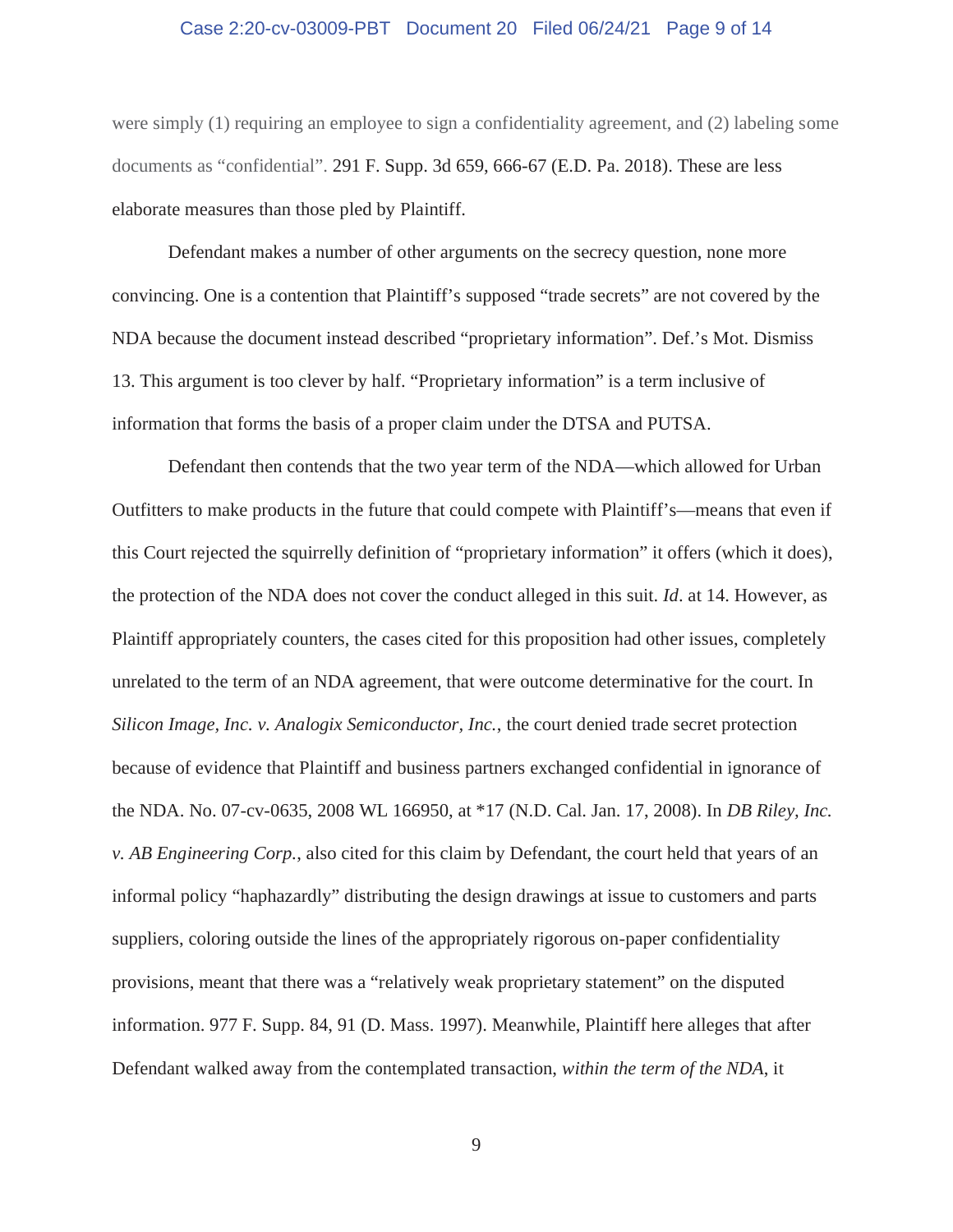#### Case 2:20-cv-03009-PBT Document 20 Filed 06/24/21 Page 10 of 14

demanded Defendant "return, destroy, and cease all use of" the information covered under the agreement. Compl. ¶ 66.

For these reasons, Plaintiff made a proper showing of taking appropriate steps to protect its trade secrets.

#### **3. Le Tote Identified the Independent Economic Value of the Disputed Information**

Plaintiff also properly alleged facts showing its trade secrets had economic value. The Complaint cites (1) warehouse management and style recommendation systems that cannot be purchased off the shelf; (2) that other clothing retailers which attempted to compete in Plaintiff's market contracted out key functions relating to the purported trade secret information, and; (3) detailed resources needed to operate a fashion rental subscription business. Compl. ¶¶ 20, 21, 52. Additionally, Plaintiff alleged that (1) Defendant had "concluded" it could not enter Plaintiff's market without access to information such as its trade secrets and (2) standing up an identical business would cost \$100 million. *Id*. at ¶¶ 40 and 67. These allegations go beyond "vague references to competitive advantage", as Defendant claims, and sufficiently alleged the market value of the information at issue.

#### **B. Le Tote Properly Alleged Misappropriation**

Plaintiff also makes a proper misappropriation claim under the DTSA. Defendant contends that the Complaint did not allege it "disclosed" a trade secret or that it had "used" the alleged trade secret information.

However, the Complaint alleges a sequence of facts that could lead to an inference of misappropriation. Plaintiff claims (1) statements by Defendant that it could not organically start a business of the kind that Plaintiff ran; (2) a launch of the competing business by Defendant a mere month after shutting down the proposed transaction; (3) using the precise kinds of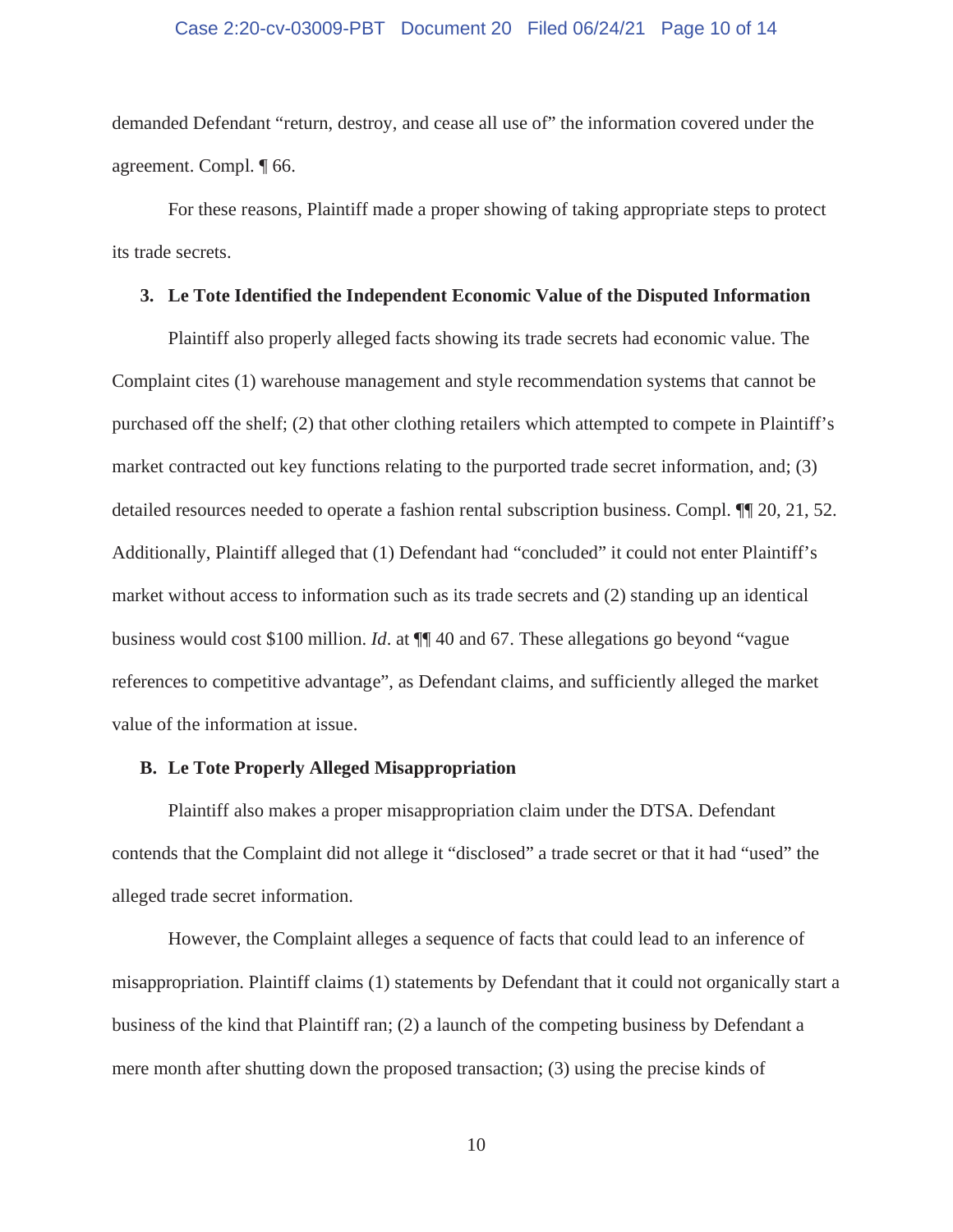#### Case 2:20-cv-03009-PBT Document 20 Filed 06/24/21 Page 11 of 14

"proprietary" systems at issue in the suit, and; (4) attaining equivalent market success to Plaintiff in a quarter of the time. *See* Pl.'s Resp. 18-19 (citing relevant allegations across the Complaint). More pointedly, Plaintiff also alleged that (5) information Defendant requested in the evaluation process was inconsistent with standard acquisition behavior, and; (6) the executives involved in launching Defendant's competing project were the very same executives that evaluated Plaintiff's business for the supposed transaction. *Id*.

Allegations of the kind that Plaintiff made are more particular than other claims of misappropriation recently deemed sufficient in this district. In *Jazz Pharmaceuticals, Inc. v. Synchrony Group, LLC*, the plaintiff was able to sufficiently plead misappropriation of trade secrets by stating that upon information and belief, the defendant—a marketing firm—had gained the business of a competitor company by sharing proprietary information from the plaintiff, even though it knew that information was not to be disclosed. 343 F. Supp. 3d 434, 445 (E.D. Pa. 2018) (describing such allegations as "mov[ing] beyond speculation"). A pleading based on "information and belief" was enough to appropriately allege misappropriation "where it can be shown that the requisite factual information is peculiarly within the defendant's knowledge or control" *Id*. at 445 n.50 (quoting *McDermott v. Clondalkin Grp., Inc.*, 649 F. App'x 263, 267-68 (3d Cir. 2016) (internal quotation marks omitted)). The Third Circuit has also acknowledged the existence of situations where a possible competitor's possession of trade secrets made misappropriation inevitable. *See Bimbo Bakeries USA, Inc. v. Botticella*, 613 F.3d 102, 111-17 (3d Cir. 2010) (finding plaintiff likely to prove that a former employee with knowledge of trade secrets would misappropriate them if allowed to work for a direct competitor). In this case, Plaintiff's ability to plead both Defendant's access to Plaintiff's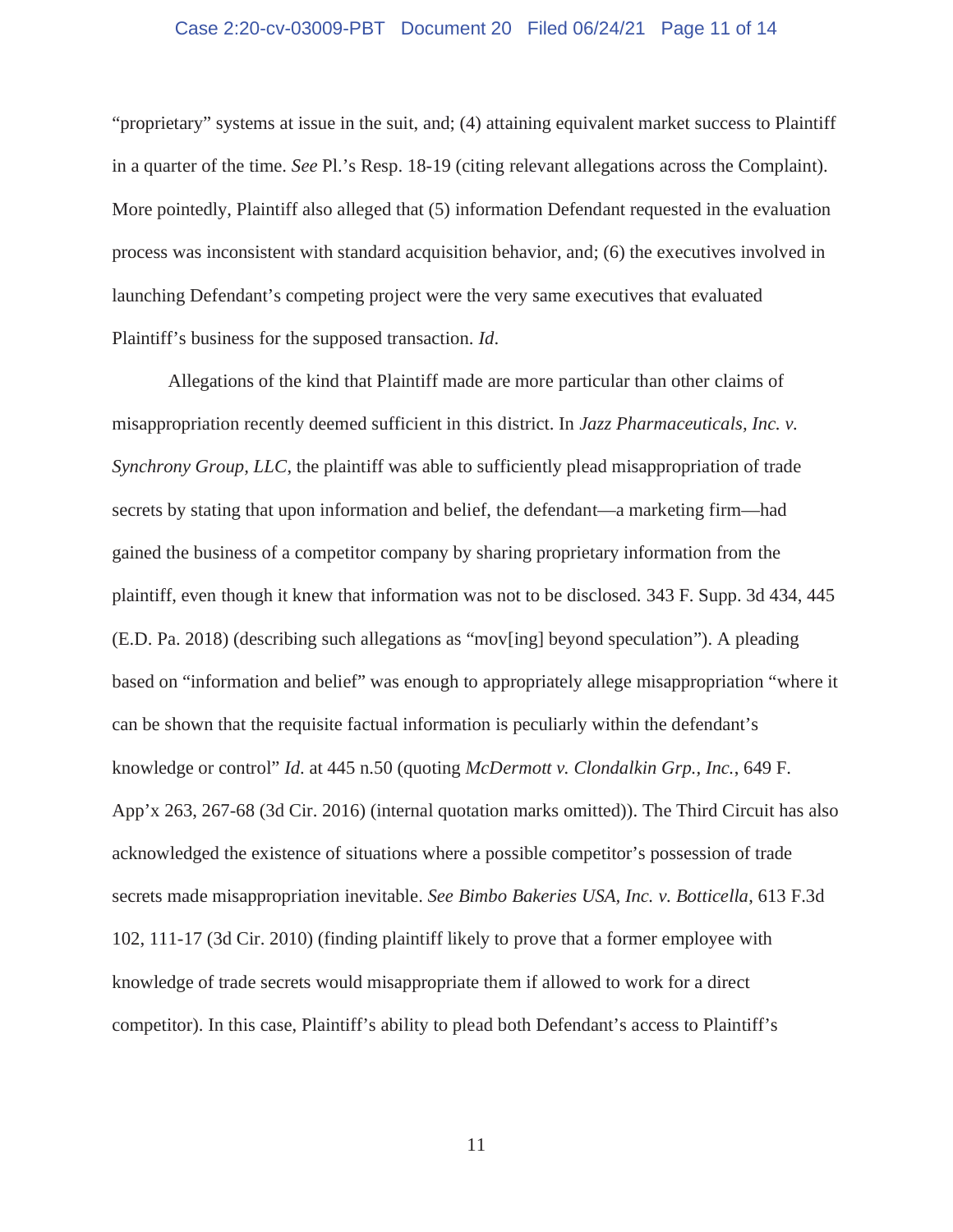#### Case 2:20-cv-03009-PBT Document 20 Filed 06/24/21 Page 12 of 14

important, nonpublic competitive information, and the subsequent creation of a near-identical competing product, suggests the same misappropriation inference has been properly alleged.

#### **C. Le Tote Properly Alleged a Breach of Contract Claim**

Plaintiff has also made a plausible claim for breach of contract. To state a proper breach of contract claim under Pennsylvania law, Plaintiff must sufficiently allege "(1) the existence of a contract, including its essential terms, (2) a breach of the contract; and, (3) resultant damages." *Meyer, Darragh, Buckler, Bebenek & Eck, P.L.L.C. v. L. Firm of Malone Middleman, P.C.*, 635 Pa. 427, 445 (2016). Defendant contends Plaintiff failed to allege the latter two elements.

#### **1. Breach of the Contract**

In arguing that Plaintiff failed to allege a breach of contract, Defendant describes the claim as being "predicated upon Urban [Outfitters]'s launch of a competing business". Def.'s Mot. Dismiss 18. However, this ignores the core point of Plaintiff's breach of contract claim: that *its own proprietary information* was used to launch this competing business, in violation of the NDA. The claim in question directly points to Section 3 of the agreement, which states that the confidential information subject to the agreement could only be used to evaluate a potential deal between the two companies. The claim then alleges the competitive business was launched using information covered by that section. Compl. ¶¶ 85-88 ("Urban's breach of Section 3 constituted a material breach of the NDA, as it went to the NDA's core purpose of . . . preventing Urban from using the Proprietary Information to cause competitive harm to Le Tote.") Plaintiff has plausibly alleged that the NDA was breached.

#### **2. Resultant Damages**

Defendant then argues that Plaintiff has not pled damages as a result of its breach, as the loss of customers or business was not alleged. This argument takes a blinkered view of what the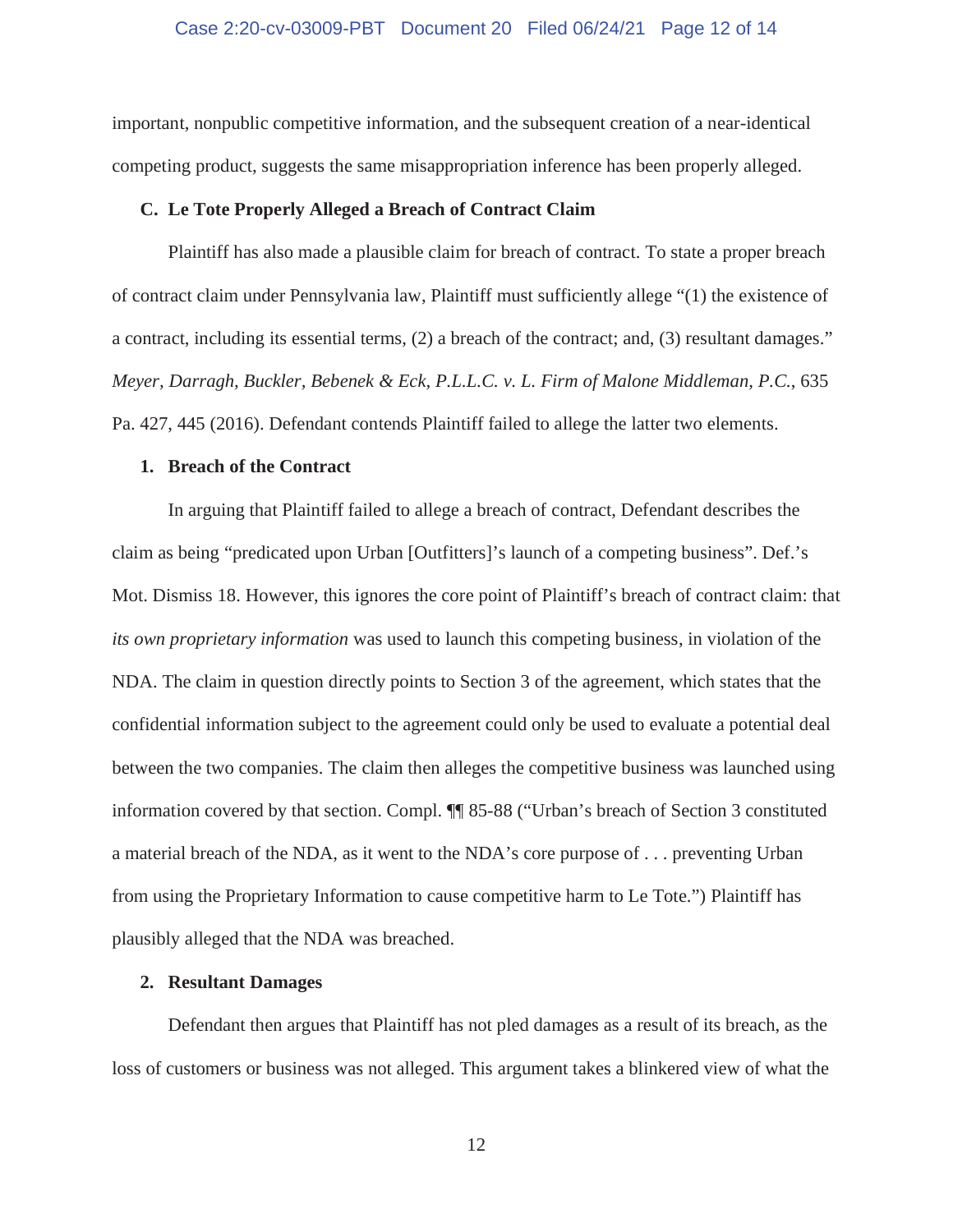#### Case 2:20-cv-03009-PBT Document 20 Filed 06/24/21 Page 13 of 14

harm from a contract breach can look like. Plaintiff claims that Defendant's supposed use of trade secret information to establish its competitor allowed it to leapfrog Plaintiff in the fashion rental space in a far shorter amount of time—and for far less money. Compl. ¶ 62. Damages for breach can satisfy (1) a party's expectation interest by putting it in the position it would have been in absent breach, (2) a reliance interest by putting it in the position it would have been in absent a contract, or (3) a restitution interest by forcing the other party to return the benefit it had been conferred. *Trosky v. Civil Serv. Comm'n, City of Pittsburgh*, 539 Pa. 356, 363 (1995) (quoting Restatement (Second) of Contracts, § 344, cmt. a). Any of these remedies could apply to the harm Plaintiff alleges Defendant's competitive business caused. Additionally, breach of a confidentiality agreement to bolster a competitor constitutes "a causal connection between the breach and damages" for the purposes of a contract claim under recent precedent in this district. *Jazz Pharm.* 343 F. Supp. 3d at 443 n.38.

Plaintiff has pled all three elements of a proper breach of contract claim.

#### **D. Le Tote Properly Alleged Unfair Competition**

Plaintiff has also properly stated an unfair competition claim distinct from its breach of contract allegation, at least for the purposes of a Rule 12 motion. Defendant argues that Plaintiff's claim here falls within the Pennsylvania "gist of the action" doctrine, which bars tort claims against contracting parties in situations where the claim is simply a refashioned contract breach claim. *Bruno v. Erie Ins. Co.*, 630 Pa. 79, 87 (2014). Plaintiff's unfair competition claim alleges that "[h]aving evaluated market entry and launched Nuuly using Le Tote's Proprietary Information, Urban [Outfitters] now holds Nuuly out as a product or service that Urban developed on its own, without credit or compensation to Le Tote." Compl. ¶ 93. This is consistent with the definition of unfair competition under Pennsylvania common law: "the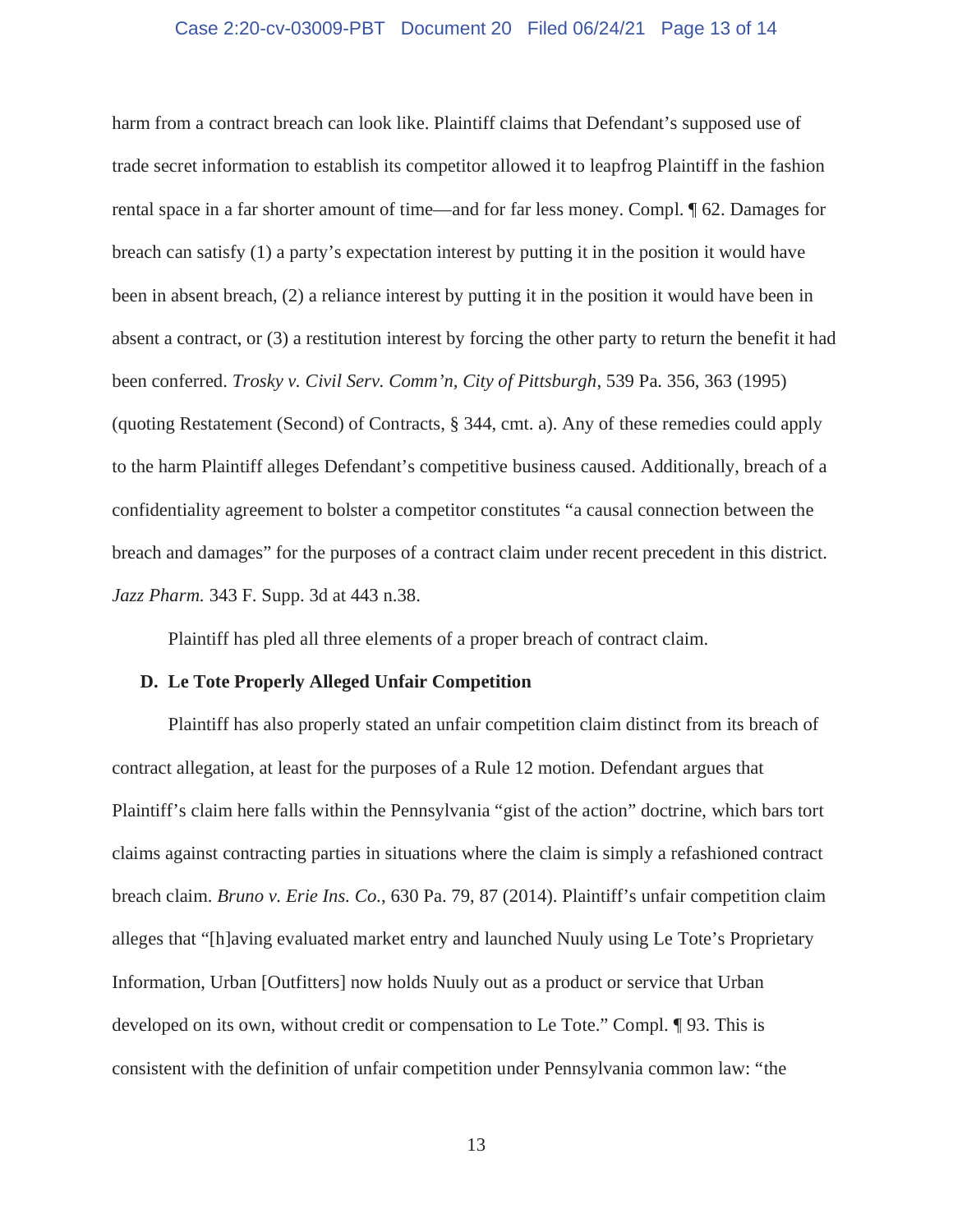#### Case 2:20-cv-03009-PBT Document 20 Filed 06/24/21 Page 14 of 14

"passing off" of a rival's goods as one's own, creating confusion between one's own goods and the goods of one's rival." *Robson Forensic, Inc. v. Heiberg*, No. CV 16-1703, 2016 WL 3078960, at \*3 (E.D. Pa. June 1, 2016) (citing *Scanvec Amiable Ltd. v. Chang*, 80 Fed. Appx. 171, 180 (3d Cir. 2003)).

Even if this Court was more amenable to Defendant's questions about the unfair competition claim under the "gist of the action" doctrine, the factual intensity of disentangling the potential overlap of tort and contract claims counsels against dismissing at this stage. *See Kimberton Healthcare Consulting, Inc. v. Primary PhysicianCare, Inc.*, No. 11-cv-4568, 2011 WL 6046923, at  $*8$  (E.D. Pa. Dec. 6, 2011) (making this choice and collecting examples of other courts holding off on this judgment at the motion to dismiss stage).

For these reasons, Plaintiff has properly alleged an unfair competition claim not barred under the "gist of the action" doctrine.

#### **E. The Unjust Enrichment Claim is Dismissed**

As Defendant does not dispute the enforceability of the NDA, and Plaintiff has agreed to withdraw its unjust enrichment claim, this Court will dismiss it without prejudice.

#### **IV. CONCLUSION**

Plaintiff has properly alleged conduct constituting, if true, violations of the DTSA and PUTSA, as well as proper misappropriation of trade secrets, breach of contract, and unfair competition claims. The motion to dismiss is denied with respect to all claims except for Count V for unjust enrichment, which will be dismissed due to a lack of dispute by the parties.

An appropriate order follows.